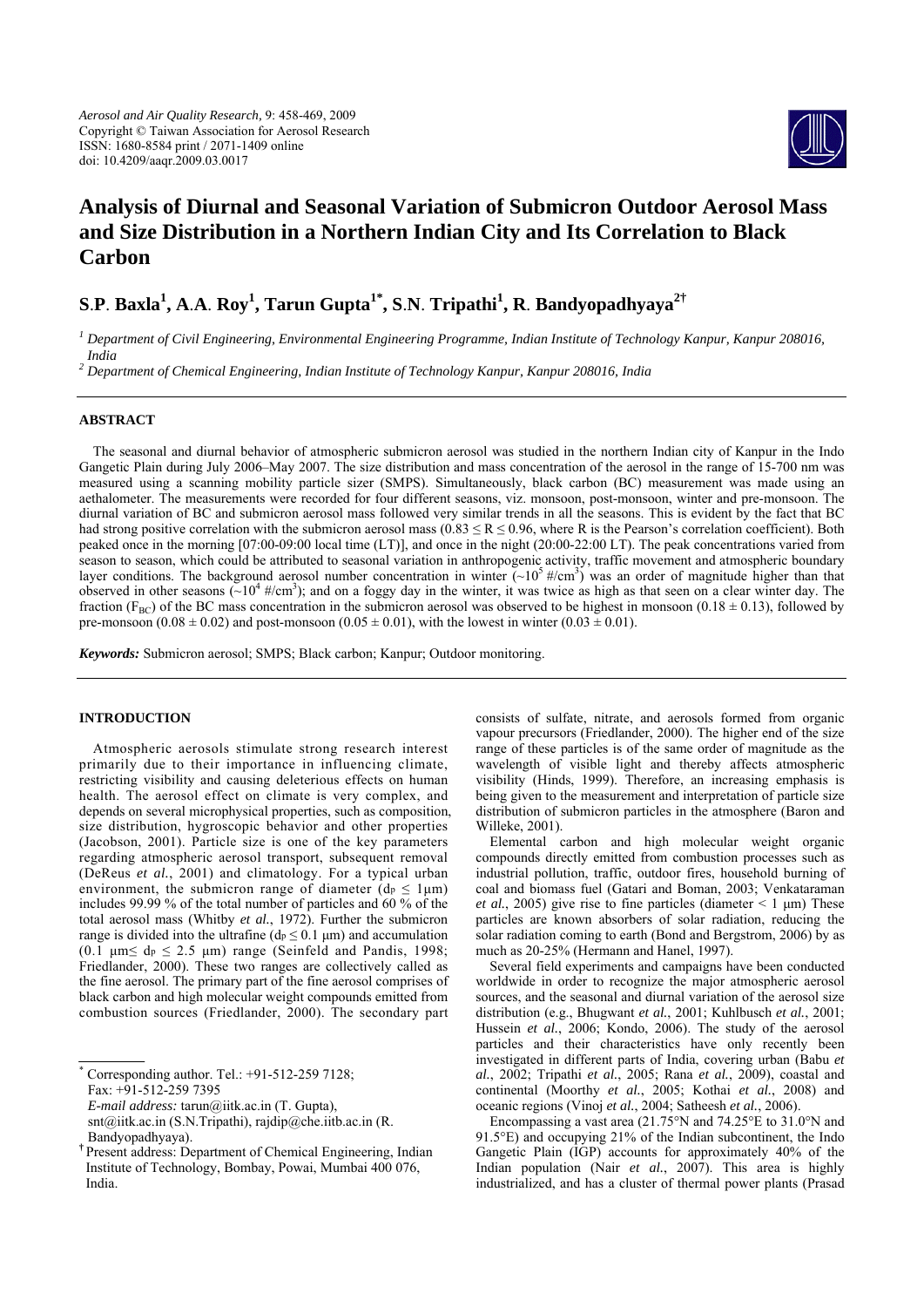*et al.*, 2006), small and medium industries, which are amongst the main contributors of particulate matter in this region (Fig. 1). In a, polluted city such as Kanpur situated in the IGP, a wide variety of compounds are released into the atmosphere, which may alter the aerosol characteristics and seasonal behaviour. For example there are frequent dust storms in the summer season, which contain absorbing minerals (Dey *et al.*, 2004). As we move towards winter, we see an increase in anthropogenic activity primarily due to heating purposes, which increases the black carbon load.

Ganguly *et al.* (2006) measured the number and size distribution of near surface aerosols in Delhi during the ISRO Geosphere Biosphere Program Land Campaign II (LC II) in December 2004, observing some spectacular features in the behaviour of aerosol parameters during the clear, foggy and hazy days. The diurnally averaged BC mass concentration reached a high of about 65  $\mu$ g/m<sup>3</sup> on hazy days, falling to a low of 15  $\mu$ g/m<sup>3</sup> on clear days. Nair *et al.* (2007) measured the black carbon (BC) and total aerosol mass concentration over the cities of Kharagpur, Allahabad and Kanpur during LC II, finding the average mass concentrations of total aerosols to be in the range of 260-300 μg/m<sup>3</sup>, and that of black carbon to be between 20-30 μg/m<sup>3</sup>. They observed that the dynamics of the local atmospheric boundary layer as well as changes in local emissions affected the diurnal variations of aerosol and black carbon concentrations. It was observed that the aerosol and black carbon mass concentrations correlated inversely with the boundary layer thickness. Satellite (Chu *et al.*, 2003; Ramanathan and Ramana, 2005) and groundbased observations (Mönkkonen *et al.*, 2004; Singh *et al.*, 2004; Dey *et al.*, 2005) have indicated a high aerosol loading over the Ganga basin.

Amongst the factors affecting the aerosol particle number and

Delhi

mass densities in the urban environment, of particular importance are meteorological parameters such as temperature, relative humidity (RH), wind speed, and hour of the day (Hussein *et al.*, 2006), and also proximity to source as well as removal mechanisms. It also depends upon the atmospheric boundary layer conditions, which in turn experience a very prominent diurnal variation (Tripathi *et al.*, 2005; Tripathi *et al.*, 2007).

Several recent studies have tried to identify and quantify the sources for carbonaceous and mineral aerosol in this part of the World (Srivastava *et al.*, 2008; Zhang *et al.*, 2008). In addition, Tripathi *et al.* (2006) and Ahammed *et al.* (2007) have measured the size distribution of the aerosol particles during winter season over Delhi and Kanpur, respectively, using optical particle counters. Ahammed *et al.* (2007) reported that the number concentration of the aerosol particles on foggy days were approximately thrice higher vis-à-vis those observed on nonfoggy days.

Although several detailed atmospheric measurements have been carried out in this region, none has focused on ultrafine aerosols. The ultrafine aerosols are generally composed of local combustion emissions, or particles resulting from atmospheric photochemical activity. These processes give rise to homogenous nucleation and subsequent growth, resulting in particles of sizes upto 100 nm. These particles attach to larger particles which then fall into the size window of 100-1000 nm. They have the maximum residence times in the atmosphere. Although ultrafine particles contribute negligibly to the total aerosol mass (Oberdoster, 2001), they are very high in number, and can cause acute lung injury*.* It has also been hypothesized that they may contribute to increased mortality and morbidity (Oberdoster *et al.*, 1995). The aim of our work was to explore the seasonal and diurnal variation of (1) ultrafine and accumulation particles' mass



**Fig**. **1**. Location of Kanpur city showing the study site and major sources. After Sharma *et al.*, (2007).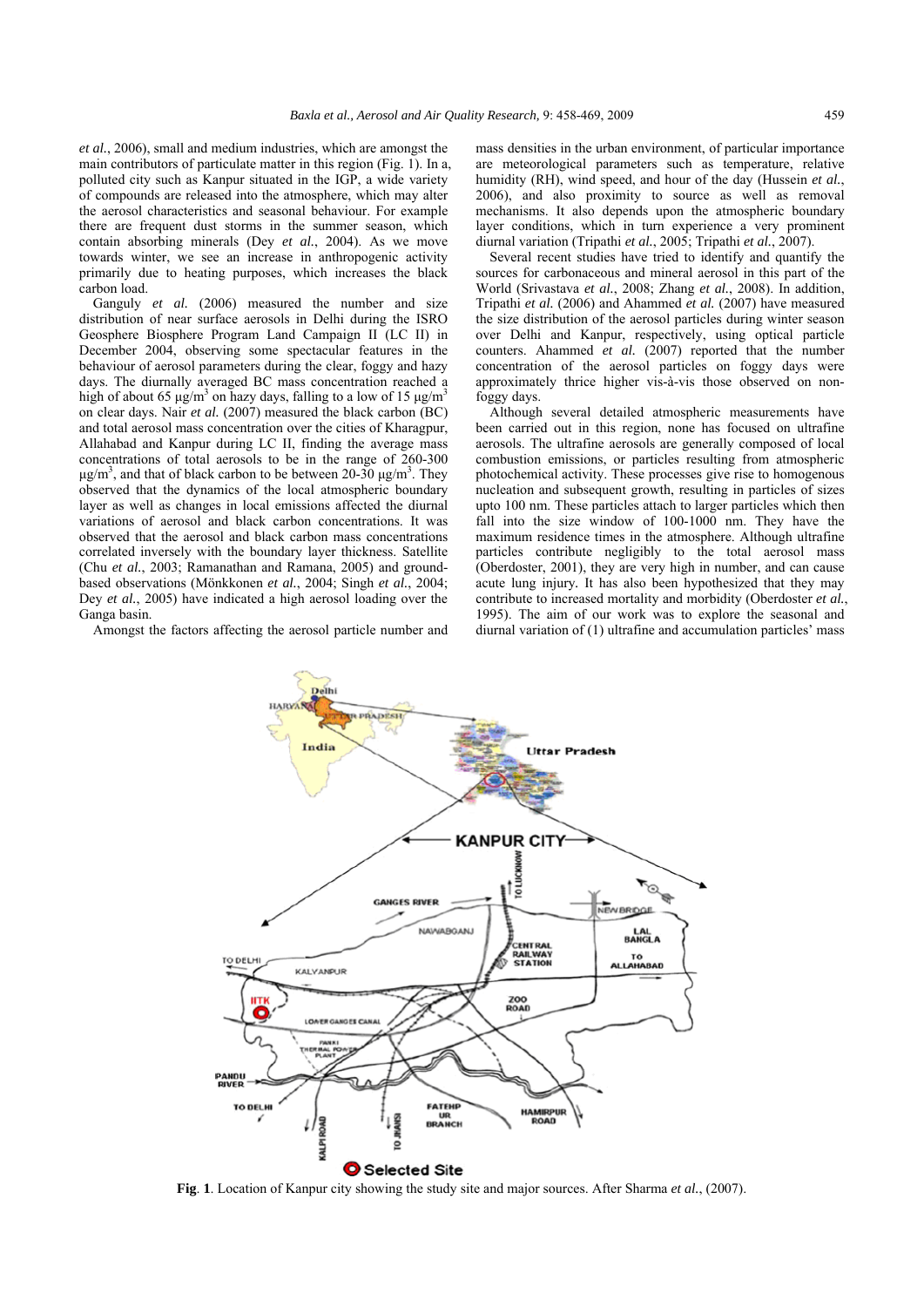concentration in the diameter range of 15-700 nm, denoted as  $Md<sub>15-700nm</sub>$  (2) their corresponding size distribution, and (3) BC mass concentration  $(M_{BC})$ , in Kanpur, an industrial town in the Indo-Gangetic plain. This paper also explores the relationship between these ambient particles' mass concentrations and black carbon, and their association with the prevailing meteorological parameters.

## **METHODOLOGY AND DATA**

#### *Site Location*

The measurements were made inside the campus of Indian Institute of Technology (IIT), Kanpur. The IIT Kanpur campus, located on the Grand Trunk Road, is about 17 km away from the city center of Kanpur (Fig. 1, after Sharma *et al.*, 2007), where automobiles and a power plant are the principal causes of air pollution, supplemented by biomass burning in winter (Tripathi *et al.*, 2005). The city is mostly encircled by vegetation and agricultural fields. These fields are mostly vegetated in the winter (Nair *et al.*, 2007). The measurement site at IIT is located on the northwest and mostly upwind side of Kanpur (26.43°N, 80.33°E, and 142 m above sea level). The site typically represents the plains of the Ganges basin in the northern part of India. It is worth mentioning the fact that IIT Kanpur has a much cleaner and greener environment compared to the rest of the Kanpur city.

## *Experimental Details*

Two different instruments were used in this study; namely SMPS and aethalometer. The SMPS was used to measure particle number size distribution, whereas the aethalometer measures BC mass concentration. The SMPS used was a TSI Inc. model 3696, which consists of an electrostatic classifier (model 3080); along with a long differential mobility analyser (long DMA model 3081) and a condensation particle counter (model 3775).The instrument was run with a sheath flow rate of 3.0 L/min (litre per minute) and an aerosol flow rate of 0.3 L/min. A scan time of 150 seconds and retrace time of 30 seconds (3 minutes overall) was employed for each sample, giving a measurable particle size range from 14.6 nm to 697 nm in the long DMA. The data obtained from the SMPS can be retrieved in five different modesnamely number, diameter, area, volume and mass. We retrieved data in the number and mass modes for our study. As recommended by the manufacturer, the mass mode used a particle mass density value of 1.2  $g/cm<sup>3</sup>$  to convert volume to mass. This data recorded every three minutes was grouped on an hourly basis, and thereby reported as an hourly average. The losses of ultrafine particles in the electrostatic classifier of the SMPS near to the inlet are due to diffusion (Baron and Willeke, 2001). These losses occur when the inlet is made of non conductive material. The error also occurs in the CPC due to particle coincidence when the particles number density is above  $10^4$  #/cm<sup>3</sup>. However, the Aerosol Instrument Manager software rectifies this problem (SMPS manual TSI 3696).

The seven channel aethalometer (AE 41 Magee Scientific, USA) works on the principle of attenuation of the incident light beam, transmitted through the aerosol particles continuously deposited on a quartz fiber filter. Attenuation of light is measured at seven different wavelengths (370 nm, 470 nm, 520 nm, 590 nm, 660 nm, 880 nm, 950 nm) (Hansen *et al.*, 1984). A quartz fiber filter was used to collect the sample, which reduced the scattering of light. The  $M<sub>BC</sub>$  reported by us was measured at a wavelength of 880 nm. The reason for this choice was that the BC is the principal absorber at this wavelength (Ganguly *et al.*, 2005). The sample flow rate to the aethalometer was 3 L/min at a scan time of 5 minutes. This 5-minute data was averaged on an hourly basis, similar to that done for the SMPS. Uncertainty in the values of BC ranges from 40 to 60 ng/m<sup>3</sup> (Nair *et al.*, 2007) under these conditions. The specific absorption coefficient used is  $16.6 \text{ m}^2/\text{g}$ 

at 880 nm. These values were supplied by the manufacturer, and are also endorsed by Bodhaine (1995).

Meteorological data (temperature and RH) were measured by an automatic weather station (AWS-ES, ISRO20). These were recorded by the instrument as per Greenwich Mean Time (GMT), which was then converted to local time. It was recorded on an hourly basis. The temperature sensors operate with an accuracy of  $0.1^{\circ}$ C while the accuracy of RH sensor is 2% for RH < 90% and 3% for RH in the range of 90-100% (Tripathi *et al.*, 2005).

The SMPS was placed on the ground floor, inside a double storey building while the aethalometer were placed on the roof of a similar building, about 12 m above the ground with sampling probe extending out of it. The Ganges basin experiences four dominant seasons every year, namely winter (December-February), pre-monsoon (March-May), monsoon (June-August) and post-monsoon (September-November) (Dey *et al.*, 2004; Singh *et al.*, 2004). During the winter season, whole parts of northern India suffer from western disturbances (a series of alternate low- and high-pressure areas), moving from west to east combined with local anthropogenic activity, lead to intense fog and haze in the region (Pasricha *et al.*, 2003). The data collected for the present analysis was divided likewise into foggy, hazy and clear days, which are in turn governed by temperature and RH and number concentration of accumulation mode particles. It was observed by Tripathi *et al.* (2006) that during foggy day particles concentration was higher compared to clear days. Similarly, we also observed that the number density on foggy days was twice that seen on clear days. To further facilitate analysis and assess the effects of various ambient parameters, especially temperature and RH, on the aerosol and black carbon mass concentration (Tripathi *et al.*, 2006); data sets from each season were chosen as follows. At least one graph was chosen which showed the typical diurnal trend in  $Md_{15-700nm}$  and  $M_{BC}$  within a given season, with another day's data being plotted to depict variation from that basic trend, if any. This was repeated for each season.

## **RESULTS AND DISCUSSION**

The experiments were carried out during the period July 2006 to May 2007. The measurements were taken twice a week, during every week of this period. The results were plotted based on hourly averages, with an error bar indicating variability within that hour. The dotted line plotted vertically across each graph represent sunrise and sunset respectively. In addition, we also plotted an averaged diurnal variation for each season. In this case, the error bars were representative of day to day variability in the dataset.

We selected mass concentration in the size range of 15 nm to 700 nm, which was the measurement window in the SMPS for long DMA, corresponding to the type of impactor and aerosol flow rate fixed by us. Atmospheric BC emitted from combustion process is predominant in the ultrafine mode (Friedlander, 2000; Smith *et al.*, 2005). Therefore fine particles measured by SMPS would include BC too.

The diurnal and seasonal variations of  $Md_{15-700nm}$  and  $M_{BC}$ along with contour plots are shown in Figs. 2-17. We can see a peak in the morning (07:00-09:00 LT) as well as in the evening  $(20:00-22:00$  LT), in all plots except for Fig. 14. It is further observed that the  $M<sub>BC</sub>$  curve follows a nearly similar trend to that of the curve of submicron aerosol mass and shows a strong correlation. A minimum value of the correlation coefficient was observed on the 2<sup>nd</sup> of August in the monsoon season (R = 0.83), the maximum value ( $R = 0.96$ ) being seen on the 9<sup>th</sup> of May in the pre-monsoon. The minimum value of 0.83 could probably be attributed to the fact that data for the whole day was unavailable on the  $2<sup>nd</sup>$  of August. In all the curves we see that, with sunrise, the convective activity rises, leading to a greater level of mixing (Stull, 1988). This helps to lift the fine aerosol particles away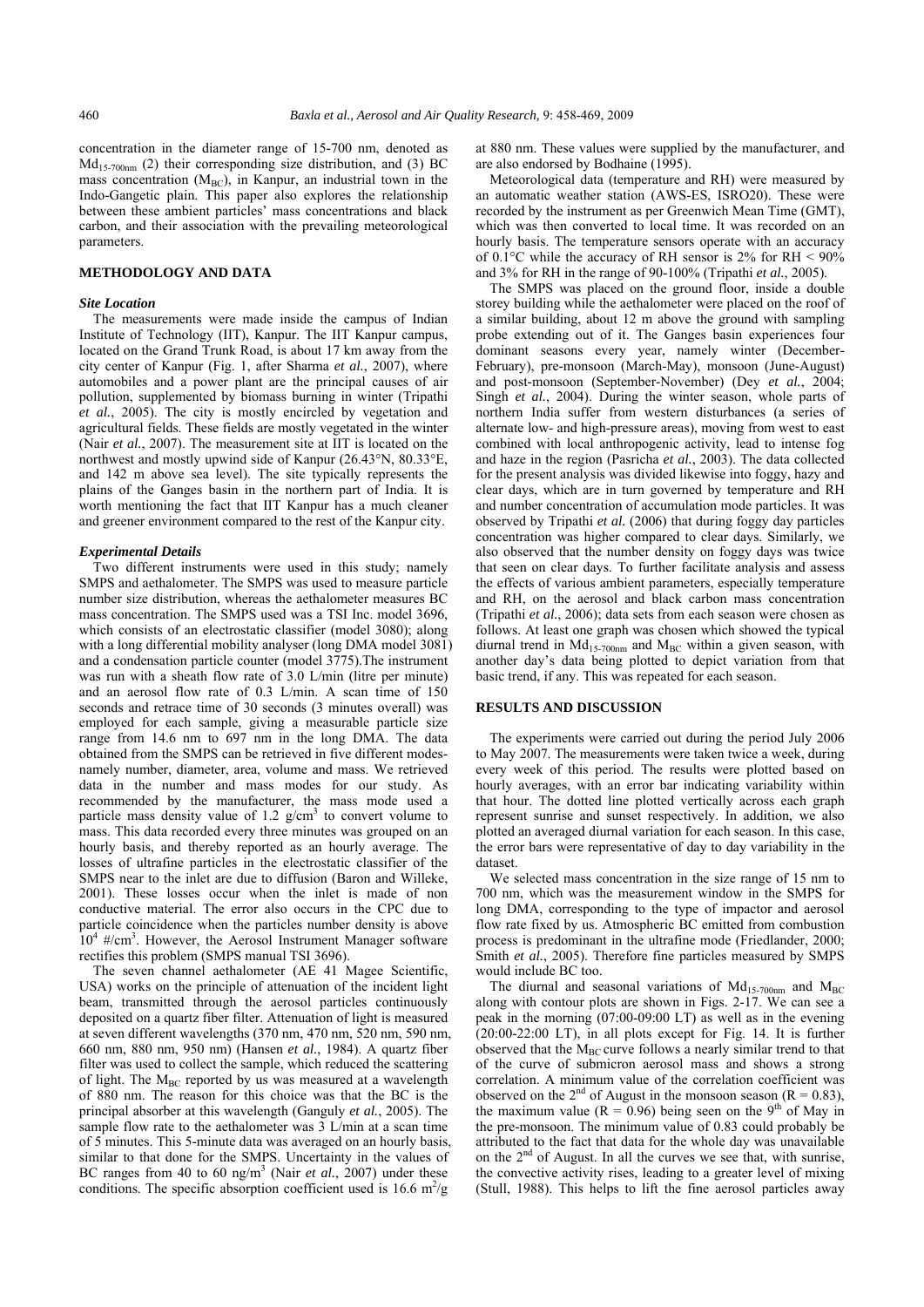10

from the earth's surface, thereby; we can see the first peak in the morning. This was followed by a dip at around 14:00 LT in the afternoon, when the boundary layer was the thickest, and the convection was at its maximum. The boundary layer began to thin as the day fell, and so we saw the next peak at night. Furthermore,  $Md_{15-700nm}$  and  $M_{BC}$  show a maximum, whenever there was a minimum in temperature and a maximum in RH, and vice versa. The temperature and RH themselves follow expected opposite diurnal trends, the variability being more pronounced during daytime.

## *Monsoon*

Fig. 2, which is representative of monsoon, shows the diurnal variation of  $Md_{15-700nm}$  and  $M_{BC}$  on  $2^{nd}$  August, 2006. Both follow similar trends, and correlate positively with RH and negatively with temperature. In this season, temperatures vary from 25°C to 35°C. We see a dip in mass concentration at noon, showing increasing trend in the morning and evening. Fig. 2(b) shows that temperature was at a peak value during this time. This suggests that the dip in mass concentration may be caused due to increase in boundary layer thickness.  $Md_{15-700nm}$  and  $M_{BC}$  were low in this season. Also, in this season these particles settle down due to scavenging or wet removal (Friedlander, 2000). In Fig. 3, which represents the size distribution of the same day, there was a high number concentration at around 07:30 LT and again around 21:30 LT. The background concentration of ultrafines was seen to be around 5000  $\frac{H}{cm^3}$ . Both could be attributed to rush hour traffic, biomass and fossil fuel burning for cooking and heating purposes. The number distribution was seen to be biased more towards the particles in the size bracket below 0.1 µm. Number density of ultrafine range particles usually found near the source is high (Seinfeld and Pandis, 1998). These particles usually comprise of emissions from local combustion sources or atmospheric photochemical activity (Friedlander, 2000). However, chemical analysis data is not available for this season, and we also have not performed the same during our study period,so we cannot exactly quantify any source.

## *Post-Monsoon*

Fig. 4 shows the diurnal variation of  $Md_{15-700nm}$  and  $M_{BC}$  in thetypical post-monsoon season, on  $1<sup>st</sup>$  November, 2006. The temperatures observed in this season were less than those seen in the monsoon, but still showed a clearly pronounced diurnal variation, with a peak at around 14:30 LT. The diurnal variation of RH also was more pronounced this season. The values of  $Md<sub>15-700nm</sub>$  and  $M<sub>BC</sub>$  were higher as compared to those seen in monsoon and again, due to traffic there were two peaks at 08:00 LT and 21:00 LT. The valley in both  $Md_{15-700nm}$  and  $M_{BC}$  could be because of increasing thickness of boundary layer in the afternoon. Number size distribution contour plot for the same day is shown in Fig. 5. High number concentrations were observed at 06:30 LT, 12:00 LT and 21:30 LT. The background concentration of ultrafines was seen again to be around 5000 #/cm<sup>3</sup>, with the noontime peak probably because of photochemical activity. Fig. 5 shows a seasonally averaged diurnal variation for post monsoon. The error bars here are characteristic of day to day variability in the hourly averaged values. We see a rather clearly pronounced diurnal variation in the BC mass concentration. A closer look into the diurnal profile of Md15-700nm betrays that the values of the same actually fall between 11:00 to 17:00 LT, but it is less pronounced as compared to BC. We see a lot of day to day variability in both  $Md_{15-700nm}$ and BC in this season. One reason behind this may be that post monsoon is a transition between monsoon and winter.

#### *Winter*

In the winter season, there exist low temperatures and wind speeds. These parameters inhibit vertical (convective) and

 $R = 0.33$ or  $\mathbf{z}$ Mass concentration ( $\mu$ g m $^3$ ) SMP: sc вc 10 30 ينسبون  $Temperature<sup>n</sup>(C)$  $\alpha$ 띉 10 20 40  $15$ Tен . R H 30 10 10  $\overline{20}$ 10 10 o 4 s 12 16 20 s  $12 - 16$  $\infty$ 24 Time of the day (Hr) Time of the day (Hr)  $2(b)$  $2(a)$ **Fig. 2.** Diurnal variation of black carbon and submicron aerosol

mass concentration with temperature and RH, for 2.08.2006. Here, the BC and submicron aerosol mass concentration curves follow same trends. Also, at 14:00 LT, when the temperature shows a maximum, the BC and submicron aerosol profiles show a minimum. After 19:00 LT, the profiles show an upward trend. The vertical lines, as shown in this and later plots, indicates sunrise and sunset times. R is the correlation coefficient between  $M_{BC}$  and  $M_{d15-700nm}$ 



**Fig. 3.** Contour graph for the typical monsoon day, showing the diurnal variation of the number concentration and size distribution on 2.08.2006.

horizontal mixing of aerosols produced at the surface due to the both morning and at night. The first morning peak is due to anthropogenic activity, and enhanced by the fumigation effect. Nair *et al.* (2007) postulated that the boundary layer is quite shallow in the night and early morning and then builds up gradually with the day. In winter maximum BC concentration was confined up to first 500 m above the earth's surface, which is more pronounced in the Forenoon (FN) (68% of the total columnar value), compared to Afternoon (AN) (47%) due to shallow boundary layer. Absolute value of columnar BC at each altitude level is higher during both FN and AN hours of summer compared to winter month; however, the percentage contribution of columnar BC at lower height i.e. up to 500 m, is about 26% higher during FN hour and about 13% higher during AN hour of winter month vis-à-vis summer month (Tripathi *et al.*, 2007). This affects the diurnal variation of the near surface mass concentration. We have classified the winter days into foggy,

100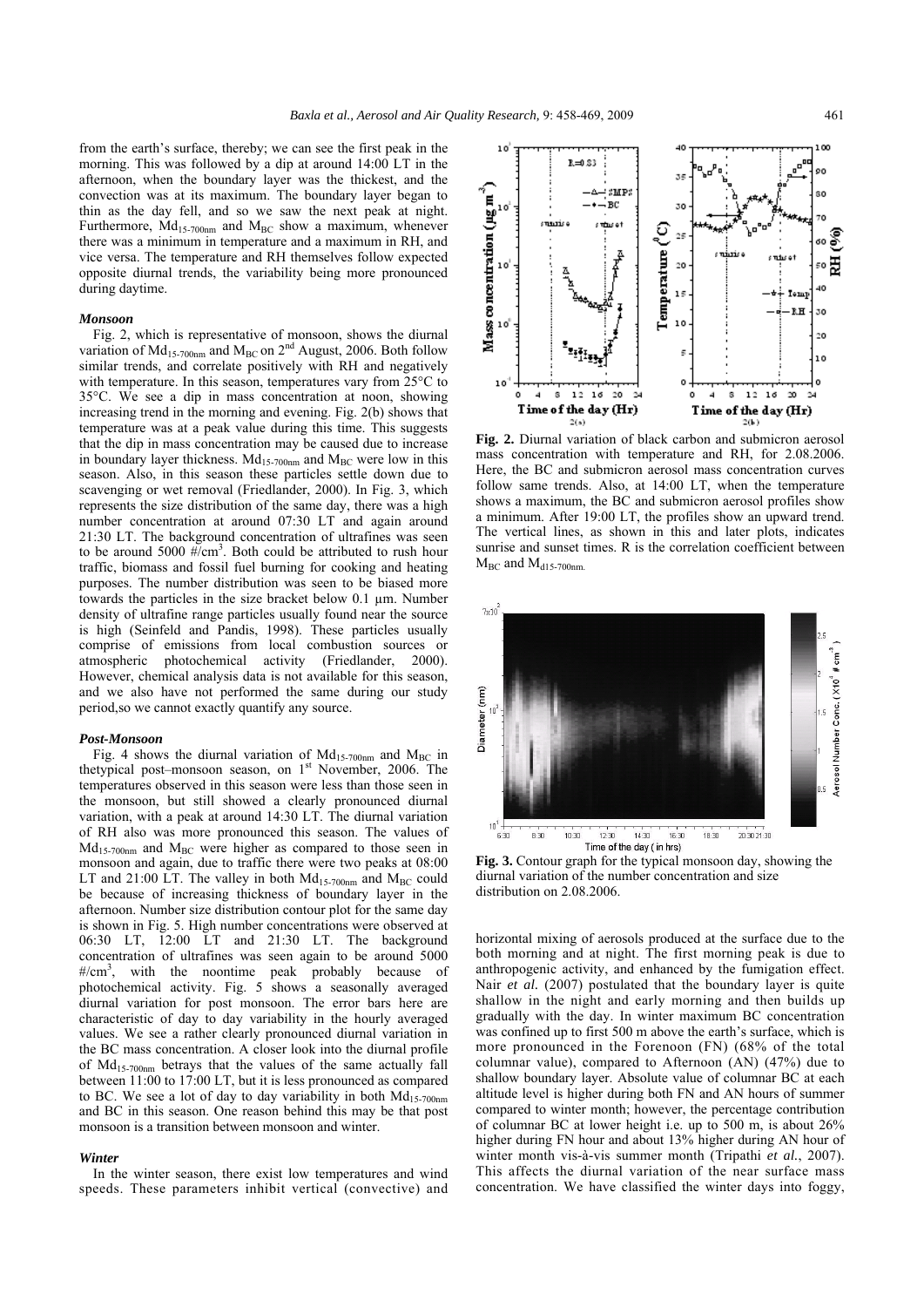

**Fig. 4.** Diurnal variations of BC and submicron aerosol mass concentrations with temperature and relative humidity on 01.11.2006. Both the curves (BC and SMPS) are following same trends. But BC and submicron aerosol mass concentration are very high compared to other dates in the season.



**Fig. 5.** Seasonally averaged diurnal variations of BC and submicron aerosol mass concentrations, for post-monsoon. A closer look into the diurnal profile shows that the profile is flat for BC, whereas, there is a decrease in Md15-700nm from 11:00 to 15:30 hrs.



**Fig. 6.** Contour graph for post monsoon season, showing the diurnal variation of the number concentration and size distribution on 01.11.2006.

hazy and clear days, depending upon the prevalent local shallow boundary layer and weak thermal convection (Tripathi *et al.*, 2005). A high mass concentration of aerosol was observed at atmospheric conditions. When there was a dense fog, it was classified as a foggy day. It has been found that a typically dense fog is formed in this region of the Indo-Gangetic plain during winter. One of the factors behind this is the high number of ultrafine aerosols found in the atmosphere. When there was a haze it was termed as a hazy day. A clear day meant a clear sky, with no fog or haze. The background concentration of ultrafine particles was between  $10^4$ - $10^5$  #/cm<sup>3</sup>, an order of magnitude higher vis-à-vis those seen in the other seasons. Also, we see high concentrations of ultrafines during the day in all the seasons, this effect being specially pronounced in the winter. This could be attributed to photochemical activity occurring due to the daytime (McMurry *et al.*, 2005). This is surprising, given that more solar energy is available in the pre-monsoon. The explanation is that anthropogenic activity rises as we move away from the premonsoon, and is the most pronounced in the winter. Anthropogenic activity produces a wellspring of semi-volatile organic species, which are the potential precursors for photochemically induced nucleation phenomena (Robinson *et al.*, 2007). The accumulation of these pollutants in the troposphere is also aided by the prevailing meteorological conditions in this season.

#### *Clear Winter Days*

Figs. 7 and 8 are representative of days on which the sky was clear, with no fog or haze present. On  $26<sup>th</sup>$  January, 2007, two shallow peaks were seen, one at 09:00 LT in the morning, the other at 21:30 LT. Here, we see that the maximum in RH was higher as compared to other seasons and days. Also, the  $Md_{15}$ - $_{700nm}$  and  $M_{BC}$  profiles of these days were flatter compared to other seasons and days, which could be attributed to a thinner boundary layer in the winter. Fig 8 represents the diurnal variation of number distribution for  $26<sup>th</sup>$  January, 2007. It shows that the number concentration was high at midnight, and again at 08:30 LT. We still do not know the reason for high number concentration at midnight, and are still exploring the causes for the same. On these days, it was also observed that the ultrafine particles around 15-20 nm size were present throughout the day. These particles could be emitted from local sources such as anthropogenic activity. The values of  $Md_{15-700nm}$  ranged from 92 to 241  $\mu$ g/m<sup>3</sup>, whereas those of M<sub>BC</sub> varied from 2.93 to 6.9 µg/m3 . Tare *et al.* (2006) did a factor analysis based on 4-stage impactor sampling and subsequent chemical analysis to quantify the sources responsible for fine particle formation in winter. They found that the water soluble species,  $PM_{10}$  and BC were higher on the foggy and hazy days compared to the clear days. They also concluded that during the foggy days, the submicron particles constituted around 81% of the PM<sub>10</sub> mass, which was 232.6  $\pm$ 43.3 μg/m<sup>3</sup> on a foggy day against a value of  $175.1 \pm 33.1$  μg/m<sup>3</sup> on a clear day. They deduced that biomass burning and secondary gas phase reactions contribute most to the fine particle formation.

## *Hazy Winter Days*

13<sup>th</sup> January, 2007 was one of the hazy days, depicted in Fig. 9. It shows peaks at 08:30 LT and 21:30 LT, with the peak in  $M_{BC}$ being higher as compared to other seasons and days. The variation in  $Md_{15-700nm}$  was between 29 and 147  $\mu$ g/m<sup>3</sup>, whereas that in  $M_{BC}$  was between 1.42 and 6.1  $\mu g/m^3$ , with higher values being seen in the nighttime at around 00:30 LT. The number density of aerosols was higher on hazy days, as compared to clear days. The peaks in  $M_{BC}$  in the monsoon and post monsoon were due to anthropogenic activity (primarily traffic) only. Nair *et al.* (2007) have studied the seasonal variation of black carbon in Kanpur, and found that the BC concentration is higher in winter as compared to other seasons. This is because the anthropogenic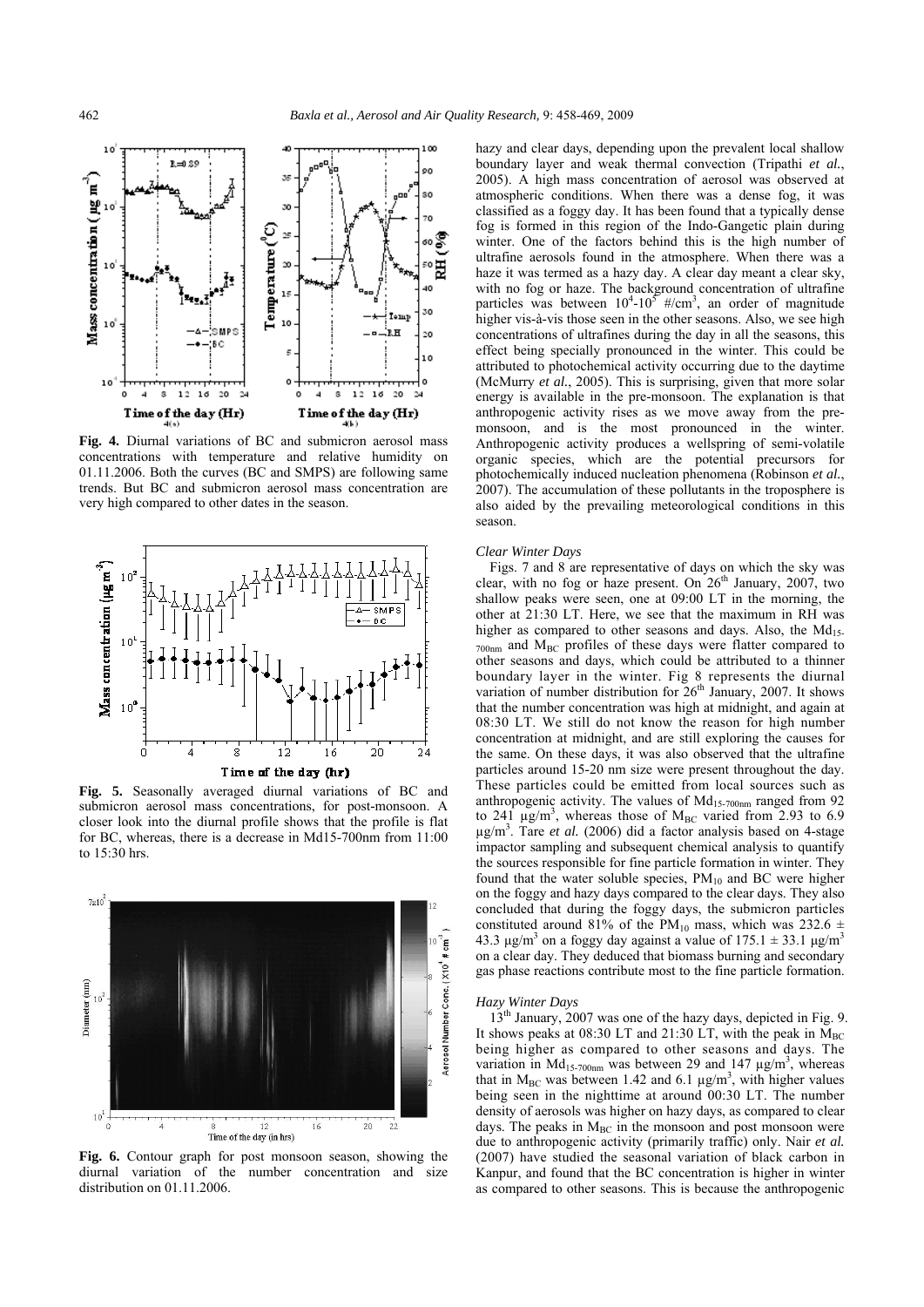

**Fig. 7.** Diurnal variations of BC and submicron aerosol mass concentrations with temperature and relative humidity on the 26.01.2007. Both the curves (BC and SMPS) are following same trends. There was a shallow peak around 09:30 LT and 21:00 LT. Also, the BC and submicron aerosol mass concentration are higher as compared to other days.



**Fig. 8.** Contour graph for clear day in winter season, showing the diurnal variation of the number concentration and size distribution on 26.01.2007.

activity rises in winter, (e.g., biomass burning), and also due to the dynamics of the local atmospheric boundary layer (Nair *et al.,* 2007). They observed that in winter, because of low temperatures, there is less turbulence, consequently less mixing and therefore a thinner atmospheric boundary layer. As a result, pollutants are less thoroughly mixed and stay near the surface. It must be noted that this season is characterized by the high frequency of calm conditions, predominant anthropogenic sources, which contain a large fraction of fine particles (Venkataraman *et al.*, 2002).

## *Foggy Winter Days*

Fig. 10 is representative of a foggy day showing diurnal variation of  $\overline{Md}_{15-700nm}$  and BC mass concentrations on 9<sup>th</sup> December for a foggy day. The graphs were nearly parallel and showed strong correlation with temperature and RH. The values of temperature seen in the profiles are lower, and those of RH, are higher, compared to other seasons. The  $Md_{15-700nm}$  varied between 60 and  $175\mu g/m^3$ , whereas MBC varied between 2.4 and  $4.9 \mu g/m<sup>3</sup>$ . We also expressed the size distribution variation of



**Fig. 9.** Diurnal variations of BC and submicron aerosol mass concentrations with temperature and relative humidity on 13.01.2007. Both the curves (BC and SMPS) are following same trends. The BC and submicron mass concentration were high at early morning and all curves show shallow peak around 08:40 LT and 19:30 LT.



**Fig. 10.** Diurnal variations of BC and submicron aerosol mass concentrations with temperature and relative humidity on 09.12.2006. Both the curves (BC and SMPS) are following same trends. BC and submicron aerosol mass concentration also increased to one order of magnitude higher than other season. The BC and submicron aerosol mass concentration shows negative correlation with temperature profile. There was a little fog early morning.

 $25<sup>th</sup>$  December, 2006, a foggy day, in the form of a contour plot in Fig. 11. This figure shows a maximum in the number distribution at around 0.1µm. The temperature never rose above 22°C during these days. A high number of ultrafine particles less than 20 nm were observed throughout the day. These particles could be from local sources pertaining to biomass combustion and gas phase reaction as delineated in Tare *et al.* (2006), who quantified the sources using factor analysis.

Also, the seasonally averaged diurnal variation for winter is seen in Fig. 12. Again, we see that BC shows a clearer diurnal variation as compared to  $Md<sub>15-700nm</sub>$ . Also, in the early hours of the day and the late hours of night (00:00-09:00 LT and after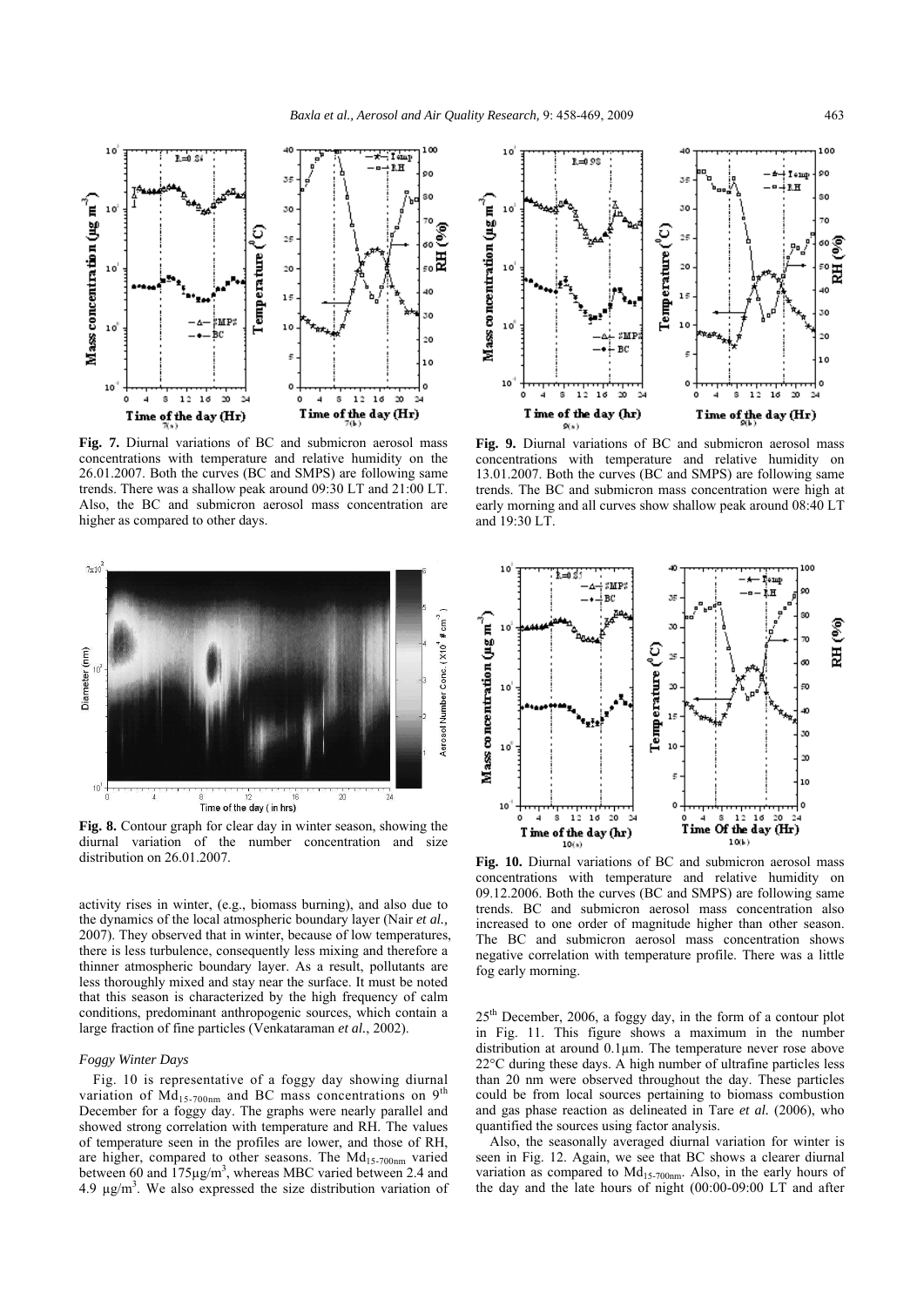

Fig. 11. Contour graph for the typical foggy day in winter season, showing the diurnal variation of the number concentration and size distribution on 25.12.2006.



**Fig. 12.** Seasonally averaged diurnal variation of BC and submicron aerosol mass in winter. Error bars represent the day to day variability in the dataset.

19:00 LT), we see smaller error bars in the BC concentration. This may mean that the BC concentration is influenced by sources which vary little day to day, which may include anthropogenic activities like biomass burning and vehicular traffic. On the other hand, a substantial variability is seen in  $Md_{15-700nm}$  which may be attributed to the strongly varying meteorological conditions in this season.

## *Pre-Monsoon*

The pre-monsoon season was classified into two types: calm day and dust-storm day. During the dust-storm day, the wind speed was nearly 5 m/s. The temperature was also higher as compared to the other seasons, as high as 45°C. Strong dust storm events occur in this region during this season (Dey *et al.*, 2004), which influence the aerosol number size distribution in the accumulation and coarse mode. On the calm day, the  $Md<sub>15-700nm</sub>$ and  $M<sub>BC</sub>$  patterns were seen to be congruent. However, this was not so at noon on the dust-stormy day (May 9th), when the two diurnal patterns differed, and showed opposing trends. This was further substantiated by the correlation coefficient between  $M_{BC}$ and  $Md<sub>15-700nm</sub>$ , which exhibited a negative value of -0.75. We do not know the specific reasons behind this, but it may be due to advection. Also, there might be a lot of non-carbonaceous submicron aerosol present in the dust-storm which may give rise to the phenomena observed. We unfortunately do not have any chemical measurements for a definitive conclusion. The seasonal

average profile is seen in Fig. 15. Again, the trends in BC are more pronounced vis-à-vis  $Md<sub>15-700nm</sub>$ , with higher variability in the latter. This variability could be attributed to the dust stormy days. Also, after 09:00 LT, we see less variability in the BC values, which may indicate that there is a source whose intensity remains unchanged day to day, namely traffic.

#### *Analysis of Results*

Irrespective of the season, we see (Figs. 2-17) a fair diurnal variation in both the  $Md<sub>15-700nm</sub>$  and  $M<sub>BC</sub>$  mass concentration, and both seem to follow the same trend - high values in the morning and in the night. But this trend was not observed in the averaged profiles, which may be primarily due to variability in the dataset. The BC particles emitted through anthropogenic activity are measured by aethalometer and fall in the ultrafine range, and their mass concentration,  $M_{BC}$  shows strong correlations with the Md15-700nm. (Smith *et al*., 2005) The morning peak shows up between 07:00 to 09:00 LT, the night peak between 20:00 to 22:00 LT. The average  $M_{BC}$ , spanning over all three seasons, varied from 0.03-10  $\mu$ g/m<sup>3</sup>, which is consistent with the results of Latha and Badarinath (2005) and Bhugwant *et al.* (2001). We observed the peak in the mass concentration in the morning as well as evening. However, in Figs. 4(a), 7(a) and 9(a) the mass concentration of  $Md_{15-700nm}$  and  $M_{BC}$  was higher in the early morning hours as compared to those at night and could be explained as follows: In the morning, there is an increase in the level of anthropogenic activity such as high traffic, industrial activity and biomass burning for heating purposes (Tripathi *et al.*, 2005), which gives rise to the first peak. Another reason is the residual nocturnal boundary layer, and its associated fumigation effect. At night, all the pollutants come down to the level of the surface. During the daytime, the thickness of the mixed region of the atmospheric boundary layer increases, primarily because of buoyant thermals. Consequently, the pollutants present in the residual boundary layer at night get mixed and dispersed thoroughly, and are carried away from the surface (Stull, 1988). Similarly, at night, the earth's surface cools faster due to radiative cooling thereby change the structure of the atmospheric boundary layer once again. Now, a nocturnal stable layer forms above the ground (Nair *et al.*, 2007). During this season, the boundary layer remains stable upto heights less than 200m from the surface of the earth (Tripathi *et al.*, 2006). This results in a drop in aerosol number, and thereby mass concentration, and the consequent afternoon minima which are seen in all the plots of diurnal variation.

With a few exceptions, the maximum and minimum values for both  $Md_{15-700nm}$  and  $M_{BC}$  increased as one progresses from August, 2006 to January, 2007. This could again be explained by the fumigation effect. In the month of August, the temperature is higher, than in the succeeding months. Consequently, we have a relatively higher degree of turbulence and a higher thickness of mixed boundary layer (Stull, 1988), implying more dispersion, and thereby lower aerosol concentration available to the sampler. As we go towards November through January, one experiences lower temperature and consequently lower turbulence, and thereby lesser thickness of the mixed boundary layer. The wind speed also changed with the season, and was the lowest in winter. Again, an increased level of anthropogenic activity was seen in the winter over the Indo Gangetic Plain, as indicated by a high absorbing index recorded on a Total Ozone Mapping Spectrophotometer (TOMS) (Habib *et al.*, 2006). These effects combined together to give higher values of maxima and minima in winter. We also observed progressively higher number of ultrafine particles during the day, as we approached the month of January (Figs. 7-12) It could be attributed to heterogeneous nucleation persisting throughout the day during the winter season, and also possibly due to high levels of trace gases such as  $NO<sub>x</sub>$ ,  $SO<sub>x</sub>$  and  $CO$  in the winter compared to other seasons (Tare *et al.*,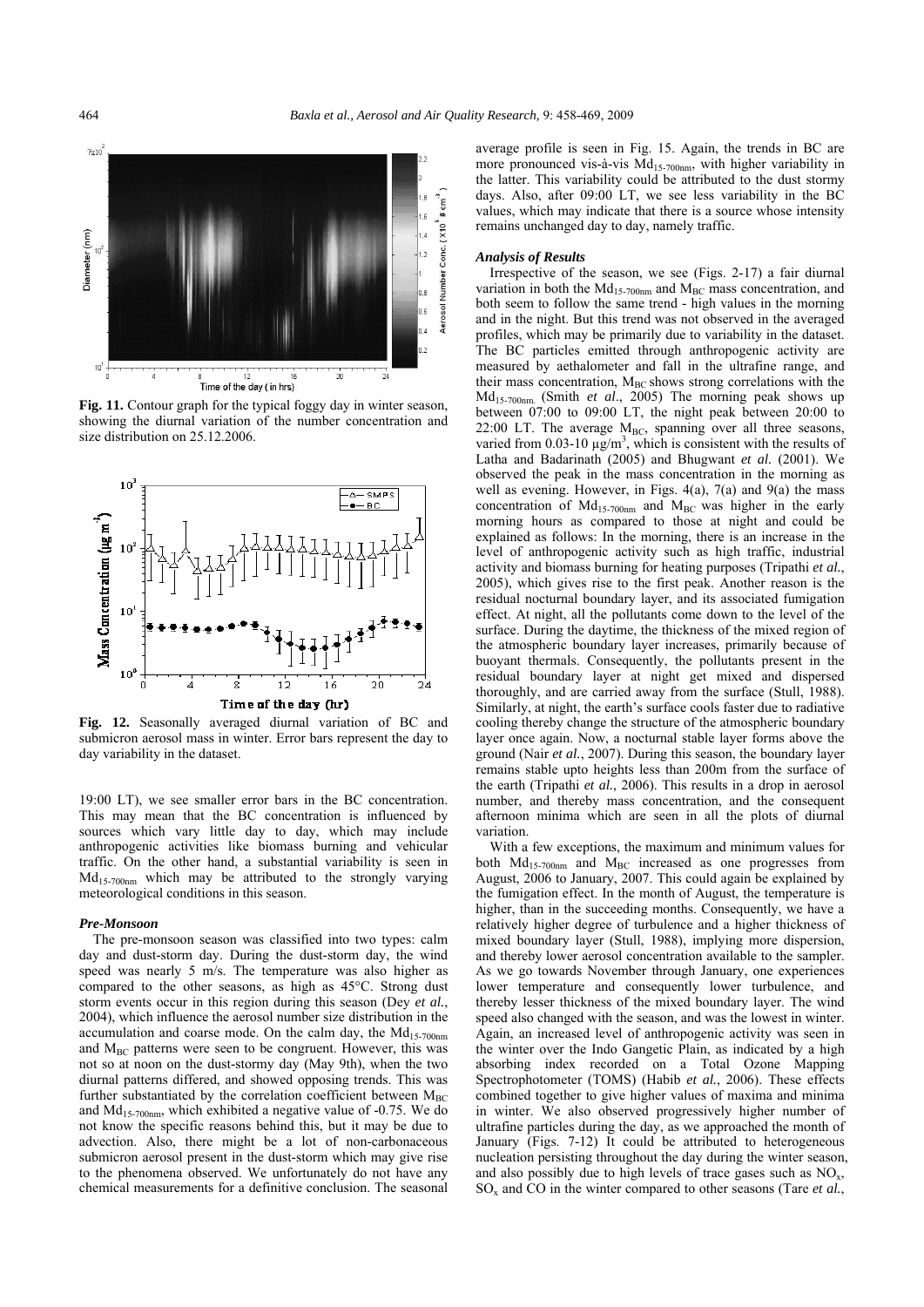2006; Wu *et al.*, 2007). Badarinath *et al.* (2007) have shown that there is a strong correlation between CO and  $M<sub>BC</sub>$ , and also between  $O_3$  and  $M_{BC}$  in Allahabad, a city adjacent to Kanpur. They also found that  $CO$  and  $NO<sub>x</sub>$  concentrations were high during early morning and late evening, when BC concentrations too were high. These trace gases are known to contribute to nucleation in winter.

The diurnal variation of RH has been observed in all the seasons. The RH falls in the afternoon, and rises again in the evening (Figs. 2, 4, 7, 9 and 10). This correlates positively with the aerosol mass. The condensation process is enhanced at higher RH, since it provides a higher driving force for the same. As stated by Friedlander (2000), water forms an important constituent of the accumulation mode aerosol. The water content in these aerosols depends upon the ambient RH.

The size distribution of the aerosol particles change with season, time and other parameters (i.e. temperature and RH). A large number of aerosol particles were found during the day in winter compared to other seasons. Friedlander (2000) stated that the size distribution of the atmospheric aerosol changes with time, the quantitative values changing while the qualitative form of the distribution remained the same. In Figs. 16(a)-16(d)**,** size distribution of aerosol particles are plotted, at time instants corresponding to early morning and late evening peaks in  $M<sub>BC</sub>$ and  $Md_{15-700nm}$ . Data for size distribution was taken at intervals of 3 min and it was consistent and repeatable. In all the seasons, comparative number size distributions between early morning and late evening were more or less similar, except for the pair in Fig. 16(d). Similar trends have been reported by Whitby *et al.* (1972) in Los Angeles. In their study, the aerosol number concentration was higher in the morning as compared to other times of the day in the month of September. In our case, we saw the converse, with a clear difference between the values coming on the  $9<sup>th</sup>$  of December. This was a foggy day with low temperature and high RH. It enhances biomass burning, anthropogenic activity and a thinner, mixed boundary layer mass concentration during the mid-day are plotted, for days same as in Fig. 10. Here we did not see any quantitative difference in the size distribution at different times. However we do see bimodal curve on a hazy day in the winter [Fig. 14(c)]. The first peak in the bimodal curve can be attributed to primary particles formed by nucleation. These particles are affected by condensation,



**Fig. 13.** Diurnal variations of BC and submicron aerosol mass concentrations with temperature and relative humidity on 17.04.2007. Both the curves (BC and SMPS) are following same trends.



**Fig. 14.** Diurnal variations of BC and submicron aerosol mass concentrations with temperature and relative humidity on 09.05.2007. Both the curves (BC and SMPS) are not following the same trends because of there was a dust storm event in the afternoon.



**Fig. 15.** Seasonally averaged diurnal variations of BC and submicron aerosol mass concentrations for pre-monsoon. Error bars represent the day to day variability in the dataset.

surface reaction and coagulation, which result in the number of ultrafines to fall. This ultimately gives rise to a peak in the accumulation mode (Friedlander, 2000).

Figs. 13 and 14 show the diurnal variation of the aerosol particles in pre monsoon data for calm and dust storm day respectively. The data measured by the two instruments were congruent during calm conditions, but not when there was a duststorm. The reasons thereof are explained in Section 3.4.

## *Correlations between Different Techniques*

Two different measurement techniques and corresponding instruments were used in our study to measure aerosol and black carbon. To compare their predictions and to assess their accuracy, we need to correlate the data that each instrument returns. The observed correlation (Fig. 18) between BC and aerosol mass was calculated based on data from each of the four seasons separately. Each season's hourly  $M_{BC}$  and  $Md_{15-700nm}$  data were taken to this end, giving the fraction of  $M<sub>BC</sub>$  in Md  $_{15-700 \text{ nm}}$ .

#### (a) Monsoon

From the correlation between BC and  $Md_{15-700nm}$  in the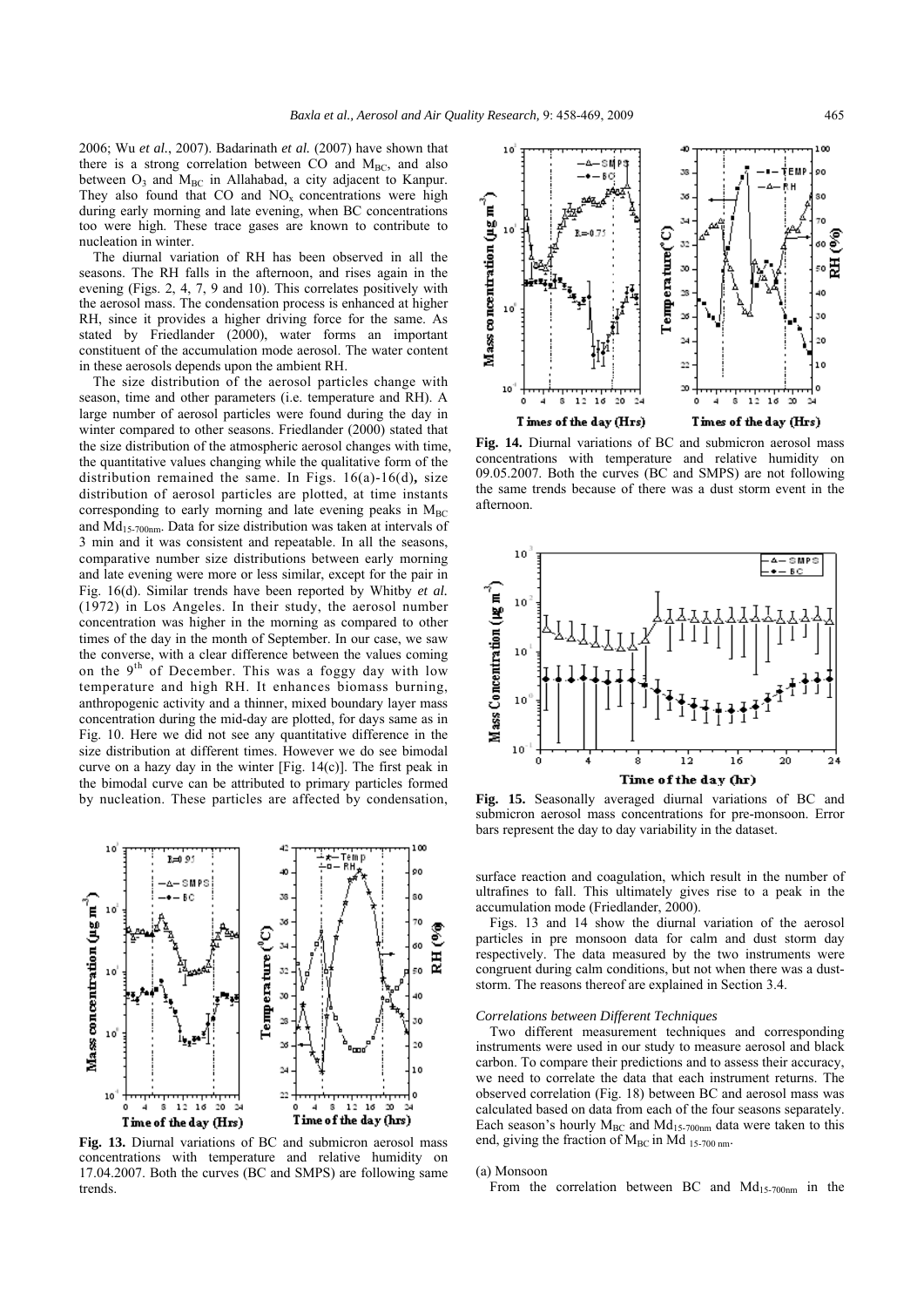

Fig. 16. Size distributions of aerosol particles measured by SMPS, peak time of the day at morning and night. Graph represent (a) 2<sup>nd</sup> August, monsoon (b)  $21^{st}$  October, post-monsoon (c)  $14^{th}$  January, a typical hazy day (d) 9<sup>th</sup> December a typical foggy day.

monsoon season (Fig. 18), we infer that BC occupies approximately 18% of the submicron aerosol mass during the monsoon season. The maximum observed concentration of  $Md<sub>15</sub>$  $_{700nm}$  and  $M_{BC}$  mass varied from season to season. The  $Md_{15-700nm}$ and  $M_{BC}$  values measured in the monsoon season varied from 1.86-15.4  $\mu$ g/m<sup>3</sup> for Md<sub>15-700nm</sub>, while the M<sub>BC</sub> values ranged from 0.03-7  $\mu$ g/m<sup>3</sup>. The fraction of the black carbon in Md<sub>15-700nm</sub> (F<sub>BC</sub>), has also been calculated, and it was observed to be  $0.18 \pm 0.13$  in this season.

#### (b) Post Monsoon

During the post-monsoon season, BC is seen to be about 5% of  $Md<sub>15-700nm</sub>$ . It is in this season, that the two show the strongest correlation, with an  $\mathbb{R}^2$  value of 0.95 in Fig. 18. The Md<sub>15-700nm</sub> values ranged from 9.0-227  $\mu$ g/m<sup>3</sup> as measured by the SMPS, average  $M_{BC}$  values ranged from 0.561-8.0  $\mu$ g/m<sup>3</sup> and F<sub>BC</sub> was seen to be  $0.05 \pm 0.01$ .

## (c) Winter

We see that in the winter, BC mass is about 3% of the submicron aerosol mass. It was observed that the  $M<sub>BC</sub>$  was higher as compared to other seasons, and ranged from  $0.97-9.81 \text{ µg/m}^3$ . The same could be said regarding Md<sub>15-700nm</sub>. Its values, recorded on the SMPS, ranged from 18-388  $\mu$ g/m<sup>3</sup>, and F<sub>BC</sub> was seen to be  $0.04 \pm 0.01$ . Anthropogenic activity is known to increase as we move towards winter, primarily because of heating purposes. This gives rise to a lot of carbonaceous aerosol. In addition there are no turbulent meteorological conditions (eg., dust storms) which would tend to lower the correlation coefficient.

## (d) Pre-Monsoon

We observe that in the pre-monsoon season, BC mass is around 8.2% of the submicron aerosol mass, because of the comparatively less number of fine particles in this season. In this season, dust events were observed which dominate the size distribution of the aerosol particles, since dust particles lie in the size window between the accumulation and coarse mode particles. Also,  $F_{BC}$  was seen to be  $0.08 \pm 0.02$ . It was observed that the value of  $F_{BC}$  changed with the season. It was highest in the monsoon and lowest in the winter. This was because BC occupied a large fraction amongst the fine particle mass in the monsoon. In winter, there were other species in addition to the BC, which reduced its share. These species come as a result of increased anthropogenic activity as we move towards the winter season. The predominant ones amongst these are the semivolatile organic compounds from fossil fuel burning, which give rise to secondary organic aerosols (Robinson *et al.*, 2007).

## **CONCLUSIONS**

The diurnal and seasonal variations of black carbon (BC) and submicron aerosol mass concentration were studied in Kanpur for four seasons: monsoon, post monsoon, winter and pre-monsoon, using two different instruments-SMPS and aethalometer. Usage of these two in tandem has allowed us to conclude that they give quantitatively close estimates of submicron aerosol and BC mass concentrations, respectively, with the same diurnal pattern. Both BC and submicron aerosol show a peak in concentration twice during the day, the first in the morning between 07:00 and 09:00 LT, and the second in the evening, between 20:00 to 22:00 LT. These occur firstly as a result of increased anthropogenic activities (primarily traffic movement, with an additional load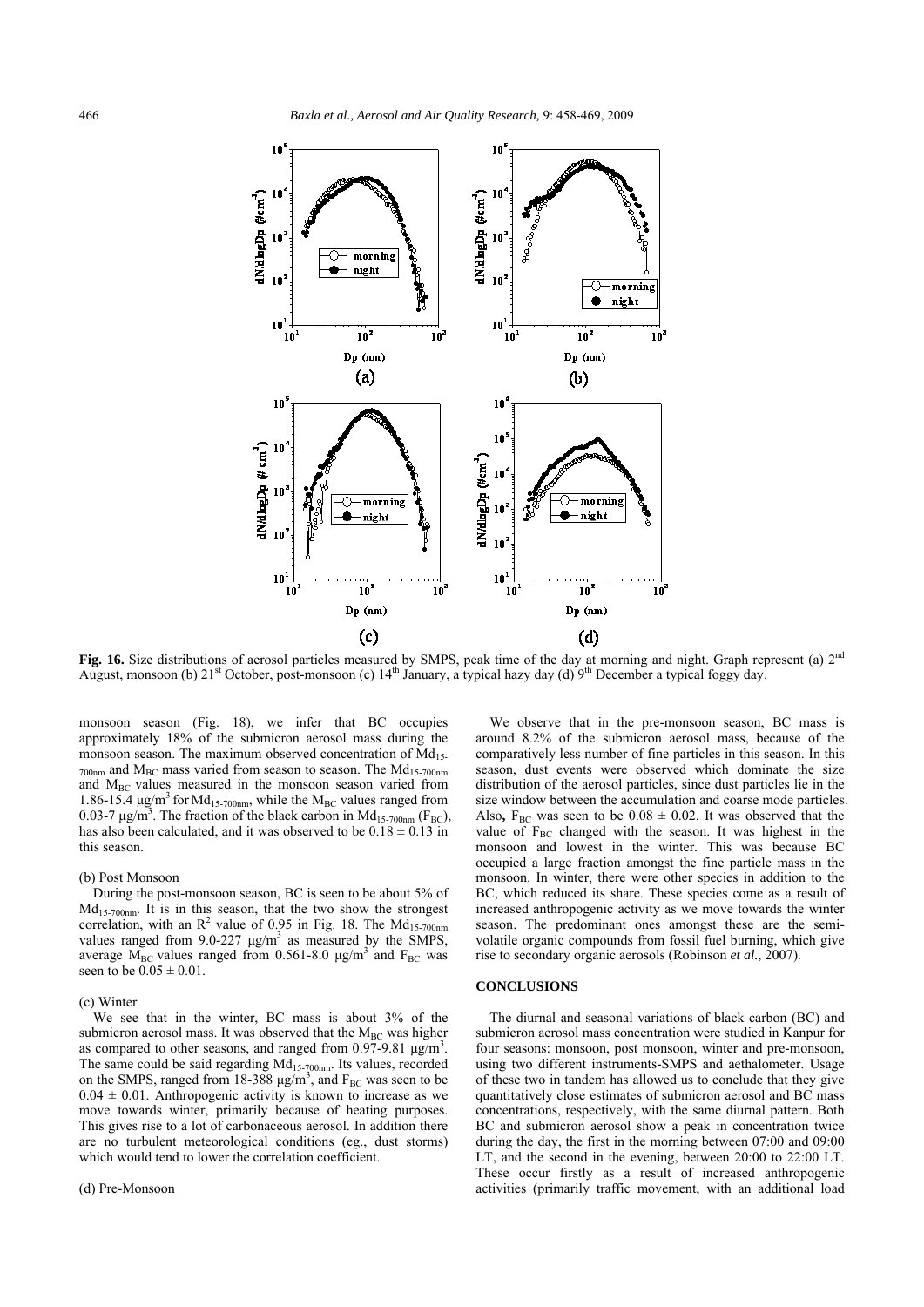

**Fig. 17.** Size distributions of aerosol particles measured by SMPS, at very low aerosol mass concentration was measured during the day. Graph represent (a)  $2<sup>nd</sup>$  August, monsoon , (b)  $21<sup>st</sup>$  October, post-monsoon (c)  $14<sup>th</sup>$  January, a typical hazy day (d)  $9<sup>th</sup>$  December a typical foggy day.



**Fig. 18.** Correlation between the Black Carbon and Submicron Aerosol data: Hourly average BC and submicron aerosol (SMPS) data were taken for each season. Rin the above graph is the Pearson correlation coefficient.

due to wintertime biomass burning) and atmospheric boundary layer conditions. The morning peak is also endorsed by the fumigation effect, when the pollutants are being brought near the surface from the residual nocturnal boundary layer (Stull, 1998). The peak concentrations vary from season to season, and were

the highest in winter due to both boundary layer thinning and an increase in the level of anthropogenic activity by enhanced biomass burning. Both the aerosol and BC mass concentrations showed positive correlation with relative humidity (RH) and negative correlation with temperature and these trends could be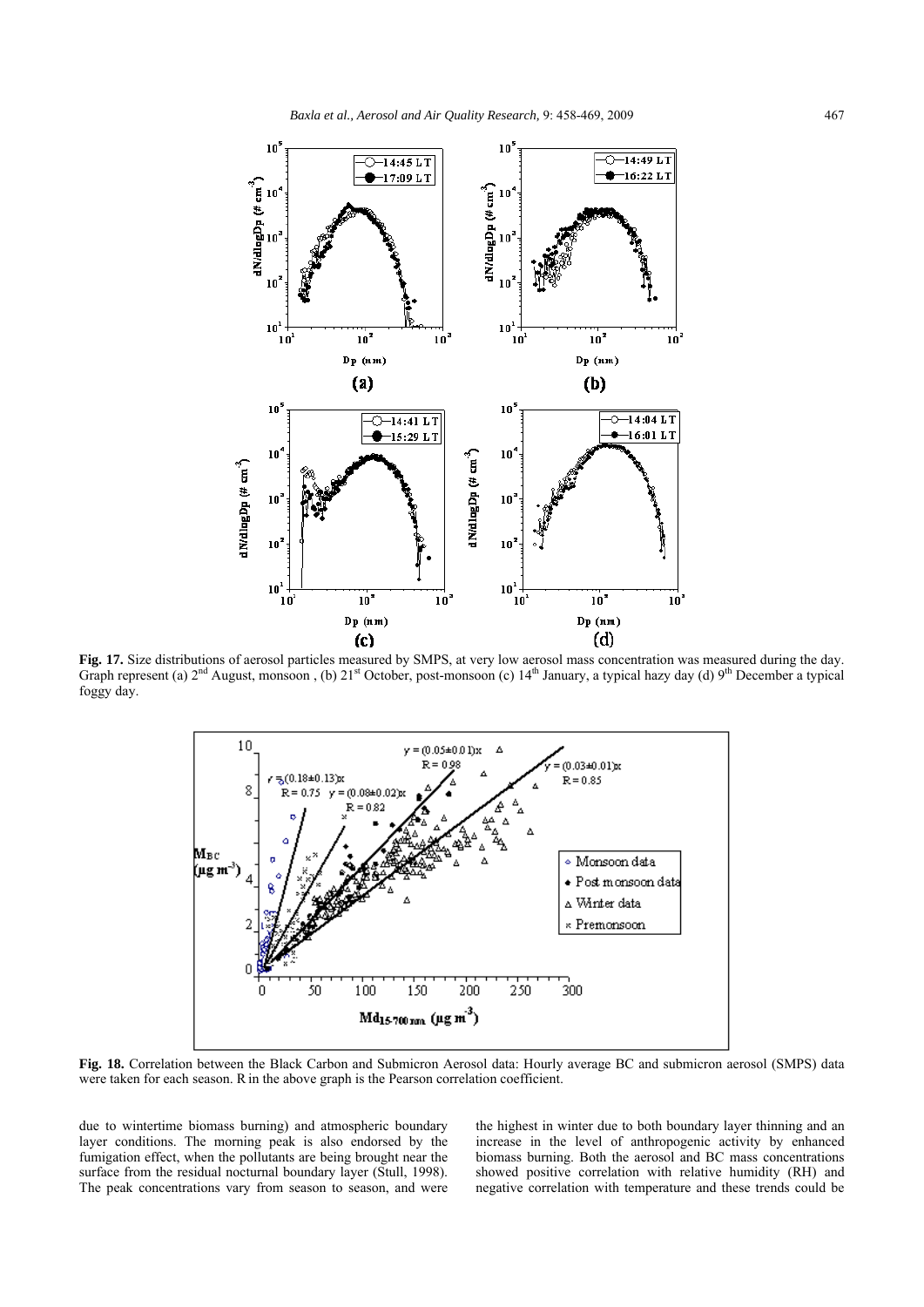explained. The percentage of  $M_{BC}$  in  $Md_{15-700nm}$  varied seasonally, being the highest in monsoon (18%), and lowest in winter (4%), in addition showing a strong positive correlation  $(0.83 \le R \le 0.96)$ between them. These conclusions are valid for all the seasons, except for the times when dust storm occurred; in which case, there was a negative correlation between the two quantities, as depicted in Fig. 14.

The aerosol size distribution from SMPS showed a maximum once in the morning, and once in the night. The size distribution at nighttime was seen to be higher than that observed during daytime, and was the highest on a foggy day. Here, the particle number density was approximately twice that seen on a clear day. In the winter, ultrafine (15-20 nm) particles were observed throughout the day probably because of enhanced photochemical nucleation occurring in this season. In Fig. 16, we see that as we move towards December; difference between the peak values of day and night becomes significant. This is governed by temperature and subsequent anthropogenic activity. In Fig. 14, it is observed that the graphs pertaining to the minima are coincident, except in Fig. 17(c), where a bimodal curve was seen at noon, indicative of a photochemically induced nucleation event. The strongest positive correlation between SMPS and BC data is seen for the post-monsoon season. The fraction of BC in the submicron particles changes with the season, being the highest in the monsoon and lowest in the winter. The low BC fraction in winter shows that there may be other species in the aerosol, like semi-volatile organics, thereby reducing the BC contribution.

## **ACKNOWLEDGEMENTS**

One of the authors (SNT) acknowledges the financial support from ISRO Geosphere Biosphere Programme. SNT and RB also acknowledge support from the CARE program, IIT Kanpur, for providing funds for the purchase of the SMPS system.

## **REFERENCES**

- Ahammed, Y.N., Arya, B.C., Kumar, A., Shukla, D.K. and Haque, I. (2007). Size Distribution Characteristics of Atmospheric Aerosols over an Urban Site, IASTA Conference, New Delhi, India, 14-17<sup>th</sup> November, 2007.
- Babu, S.S., Satheesh, S.K., and Moorthy, K.K. (2002) Aerosol Radiative Forcing Due to Enhanced Black Carbon at an Urban Site in India*. Geophys. Res. Lett*. 29: 1880.
- Badarinath, K.V.S, Latha, K.M., Chand, T.R.K, Reddy, R.R., Gopal, K.R, Reddy, L.S., Narasimhulu, S.K. and Kumar, K.R. (2007). Black Carbon Aerosols and Gaseous Pollutant in an Urban Area in North India during Fog Period. *Atmos. Res.* 85: 209-216.
- Baron, P.A., and Willeke, K. (2001). An Approach to Performing Aerosol Measurements, in: Aerosol Measurement: Principles, Techniques and Applications. 2/e, Wiley Interscience, p.124- 126.
- Bhugwant, C., Bessafi, M., Rivieré, E. and Leveau, J. (1995). Diurnal and Seasonal Variation of Carbonaceous Aerosols at a Remote MBL Site of La Réunion Island. *Atmos. Res*. 57: 105- 121.
- Bodhaine, B.A. (1995). Aerosol Absorption Measurements at Barrow, Mauna Loa and the South Pole. *J. Geophys. Res*. 100: 8967-8975.
- Bond, T.C. and Bergstrom, R.W. (2006). Light Absorption by Carbonaceous Particles: A Review. *Aerosol Sci. Tech.* 40: 27- 67.
- Chu, D.A., Kaufman, Y.J., Zibordi, G., Chern, J.D., Mao, J., Li, C. and Holben, B.N. (2003). Global Monitoring of Air Pollution over Land from the Earth Observing System-Terra Moderate Resolution Imaging Spectroradiometer (MODIS). *J. Geophys. Res.* 108: 4661.
- DeReus, M., Krejcl, R., Williams, J., Fischer, H., Scheele, R. and Strom, J. (2001). Vertical and Horizontal Distributions of the Aerosol Number Concentration and Size Distribution over the Northern Indian Ocean. *J. Geophys. Res*. 106: 28629.
- Dey, S., Tripathi, S.N., Singh, R. P. and Holben, B.N. (2004). Influence of Dust Storms on the Aerosol Optical Properties over the Indo-Gangetic Basin. *J. Geophys. Res.* 119: D20211.
- Dey, S., Tripathi, S.N., Singh, R.P. and Holben, B.N. (2005). Seasonal Variability of the Aerosol Parameters over Kanpur, an Urban Site in the Indo-Gangetic Basin. *Adv. Space Res.* 36: 778-782.
- Friedlander, S.K. (2000). Atmospheric Aerosol Dynamics, in: Smoke, Dust & Haze: Fundamentals of Aerosol Dynamics. 2/e, Oxford University Press, p. 359-378.
- Ganguly, D., Jayaraman, A., Gadhavi, H. and Rajesh, T.A. (2005). Features in Wavelength Dependence of Aerosol Absorption Observed over Central India. *Geophys. Res. Lett*. 32: L13821.
- Ganguly, D., Jayaraman, A., Rajesh, T.A. and Gadhavi, H. (2006). Wintertime Aerosol Properties during Foggy and Nonfoggy Days over Urban Center Delhi and Their Implications for Shortwave Radiative Forcing. *J. Geophys. Res.* 111: D15217.
- Gatari, M.J. and Boman, J. (2003). Black Carbon and Total Carbon Measurements at Urban and Rural Sites in Kenya, East Africa. *Atmos. Environ.* 37: 1149-1154.
- Habib, G., Venkataraman, C., Chiapello, I., Ramachandran, S., Olivier Boucher, O. and Reddy, M.S. (2006). Seasonal and Interannual Variability in Absorbing Aerosols over India Derived from TOMS: Relationship to Regional Meteorology and Emissions. *Atmos. Environ*. 40: 1909-1921.
- Hansen, A.D.A., Rosen, H. and Novakov, T. (1984). The Aethalometer – An Instrument for the Real-Time Measurement of Optical Absorption by Aerosol Particles. *Sci. Total Environ.*  $36.191 - 196$
- Hermann, P. and Hanel, G. (1997). Wintertime Optical Properties of Atmospheric Particles and Weather. *Atmos. Environ.* 31: 4053-4062.
- Hinds, W.C. (1999). Atmospheric Aerosols, in: Aerosol Science and Technology, 2/e, Wiley Interscience, p. 304-314.
- Hussein, T., Karppinen, A., Kukkonen, K., Härkönen,J., Aalto, P.P., Hämeri, K., Kerminen, V.M. and Kulmala, M. (2006). Meteorological Dependence of Size-Fractionated Number Concentrations of Urban Aerosol Particles. *Atmos. Environ.* 40: 1427-1440.
- Jacobson, M.Z. (2001). Strong Radiative Heating Due to the Mixing State of Black Carbon on Atmospheric Aerosols. *Nature.* 409: 695-697.
- Kondo, Y. (2006). Temporal Variations of Elemental Carbon in Tokyo. *J. Geophys. Res.* 111: D12205.
- Kothai, P., Saradhi, I.V., Prathibha, P., Hopke, P.K., Pandit, G.G. and Puranik, V.D. (2008). Source Apportionment of Coarse and Fine Particulate Matter at Navi Mumbai, India. *Aerosol Air Qual. Res.* 8: 423-436.
- Kuhlbusch, T.A.J., John, A.C. and Fissan, H. (2001). Diurnal Variations of Aerosol Characteristics at a Rural Measuring Site Close to the Ruhr-Area, Germany. *Atmos. Environ*. 35: 13-21.
- Latha, K.M. and Badarinath, K.V.S. (2005). Seasonal Variations of Black Carbon Aerosols and Total Aerosol Mass Concentrations over Urban Environment in India. *Atmos.Environ.* 39: 4129-4141.
- McMurry, P.H., Finkm, M., Sakurai, H., Stolzenburg, M.R., Mauldin, R.L (III), Smith, J., Eisele, F., Moore, K., Sjostedt, S., Tanner, D., Huey, L.G., Nowak, J.B., Edgerton, E. and Voisin, D. (2005). A Criterion for New Particle Formation in the Sulfur-Rich Atlanta Atmosphere. *J. Geophys. Res.* 110: D22S02.
- Mönkkonen, P., Uma, R., Srinivasan, D., Koponen, I.K.,